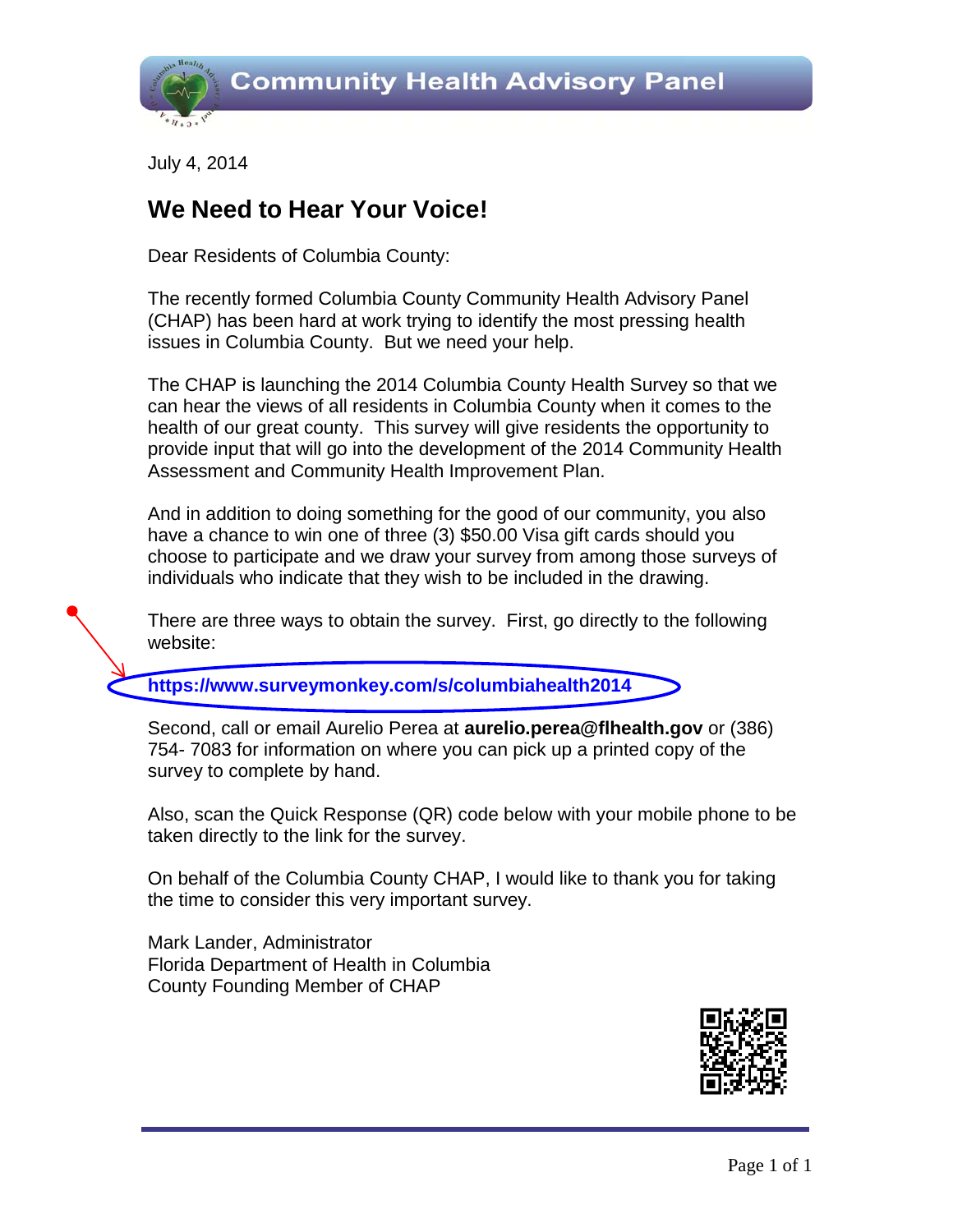Community leaders need your input on the most pressing health issues facing our community. Your responses will inform local community health improvement planning and assist in efforts in building a healthier community.

#### 1. In the following list, what do you think are the three (3) most important factors for a **\*** Healthy Community? You must select EXACTLY three (3) choices.

| Healthy behaviors and healthy lifestyles | Clean environnment                         |
|------------------------------------------|--------------------------------------------|
| Good place to raise children             | Parks and recreation                       |
| Emergency preparedness                   | Excellent race/ethnic relations            |
| Affordable housing                       | Good jobs and healthy economy              |
| Low crime/safe neighborhoods             | Access to health care (e.g. family doctor) |
| Low infant deaths                        | Low level of child abuse                   |
| Arts and cultural events                 | Good schools                               |
| Strong family life                       | Religious or spiritual values              |
| Low adult death and disease rates        |                                            |
| Other (please specify)                   |                                            |
|                                          |                                            |
|                                          |                                            |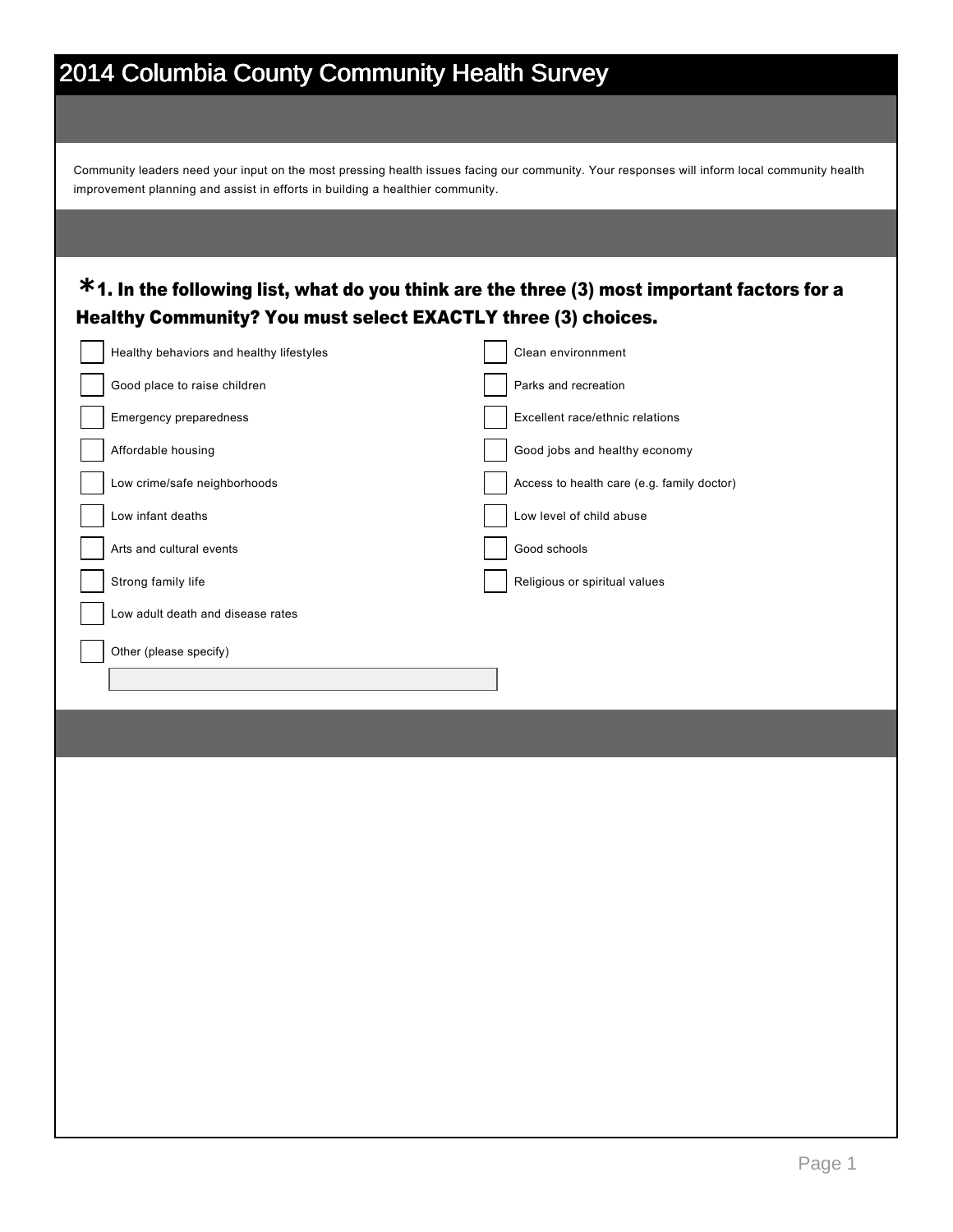#### 2. In the following list, what do you think are the three (3) most important Health **\*** Problems in our community? You must select EXACTLY three (3) choices.

| Firearm-related injuries                            | Respiratory/lung disease                                                                      |
|-----------------------------------------------------|-----------------------------------------------------------------------------------------------|
| Homicide                                            | <b>HIV/AIDS</b>                                                                               |
| Child abuse/neglect                                 | Cancer                                                                                        |
| <b>Diabetes</b>                                     | High blood pressure                                                                           |
| Motor vehicle crash injuries                        | Mental health problems                                                                        |
| Sexually transmitted diseases                       | Infant death                                                                                  |
| Aging problems (e.g. arthritis, hearing loss, etc.) | Domestic violence                                                                             |
| Infectious diseases (e.g. hepatitis, TB, etc.)      | Suicide                                                                                       |
| Heart disease and stroke                            | Dental problems                                                                               |
| Rape/sexual assault                                 | Teen pregnancy                                                                                |
| Other (please specify)                              |                                                                                               |
|                                                     |                                                                                               |
|                                                     |                                                                                               |
|                                                     |                                                                                               |
|                                                     |                                                                                               |
|                                                     |                                                                                               |
|                                                     |                                                                                               |
|                                                     | $*$ 3. From the list below, please identify the three (3) Behaviors that you believe have the |
|                                                     | greatest impact on overall health of people in our community? Please select EXACTLY           |
| three (3) choices.                                  |                                                                                               |
| Not exercising                                      | Overeating                                                                                    |
| Racism                                              | Dropping out of school                                                                        |
| Not getting immunizations to prevent disease        | Not using birth control                                                                       |
| Unsafe sex                                          | Tobacco use                                                                                   |
| Eating unhealthy foods                              | Not using seat belts/child safety seats                                                       |
| Alcohol abuse                                       | Lack of maternity care                                                                        |

Other (please specify)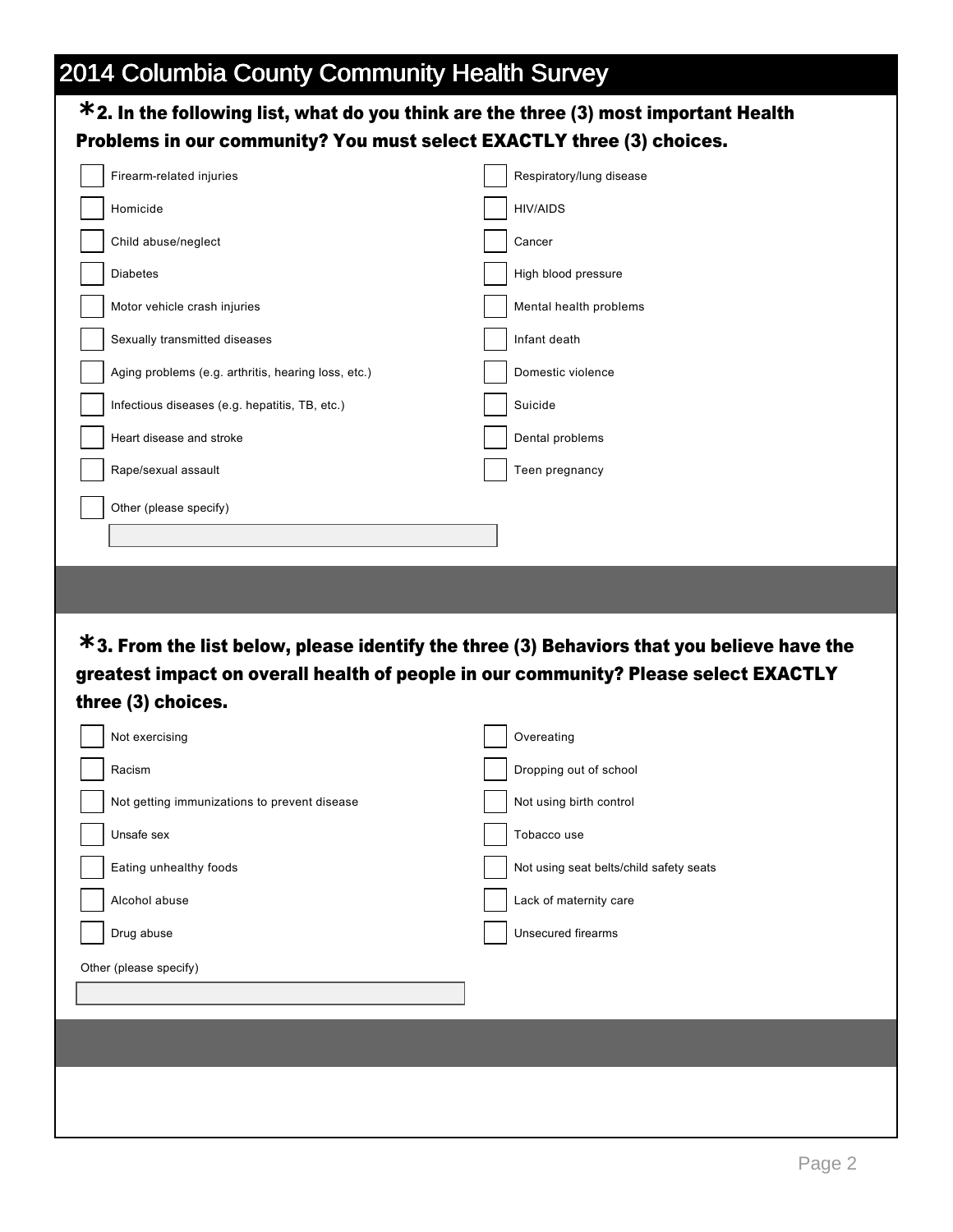4. For each of the following health issues, please tell us how serious of a problem each **\*** of these issues is for people in this community. The seriousness of the problem ranges from "not a problem at all" to "extremely serious."

|                         | Not a Problem at All | Only a Little Serious | <b>Moderately Serious</b> | Very Serious | <b>Extremely Serious</b> |
|-------------------------|----------------------|-----------------------|---------------------------|--------------|--------------------------|
| Cancer                  |                      |                       |                           |              |                          |
| <b>Diabetes</b>         |                      |                       |                           |              |                          |
| <b>Heart Disease</b>    |                      |                       |                           |              |                          |
| <b>Mental Illness</b>   |                      |                       |                           |              |                          |
| Smoking and Tobacco Use |                      |                       |                           |              |                          |
| <b>HIV/AIDS</b>         |                      |                       |                           |              |                          |
| Overweight and Obesity  |                      |                       |                           |              |                          |
| Alcohol and Drug Abuse  |                      |                       |                           |              |                          |

5. Health organizations say that more people are becoming overweight and obese these **\*** days. Listed below are some things that might be causes of this problem. For each potential cause, please indicate whether or not you think the cause is a major reason, a minor reason or not a reason at all for the obesity problem.

|                                                                             | Major Reason | Minor Reason | Not a Reason at All |
|-----------------------------------------------------------------------------|--------------|--------------|---------------------|
| People do not know how to control their weight                              |              |              |                     |
| People don't want to change                                                 |              |              |                     |
| Healthy foods are expensive                                                 |              |              |                     |
| Fast food is inexpensive and easy to find                                   |              |              |                     |
| There is too much unhealthy food and drinks for sale in schools             |              |              |                     |
| There is too much advertising of unhealthy foods                            |              |              |                     |
| There are not enough places for people to be physically active outdoors     |              |              |                     |
| People spend too much time in fron of TV, video gameand computer<br>screens |              |              |                     |
| People don'thave enough information about what is in their food             |              |              |                     |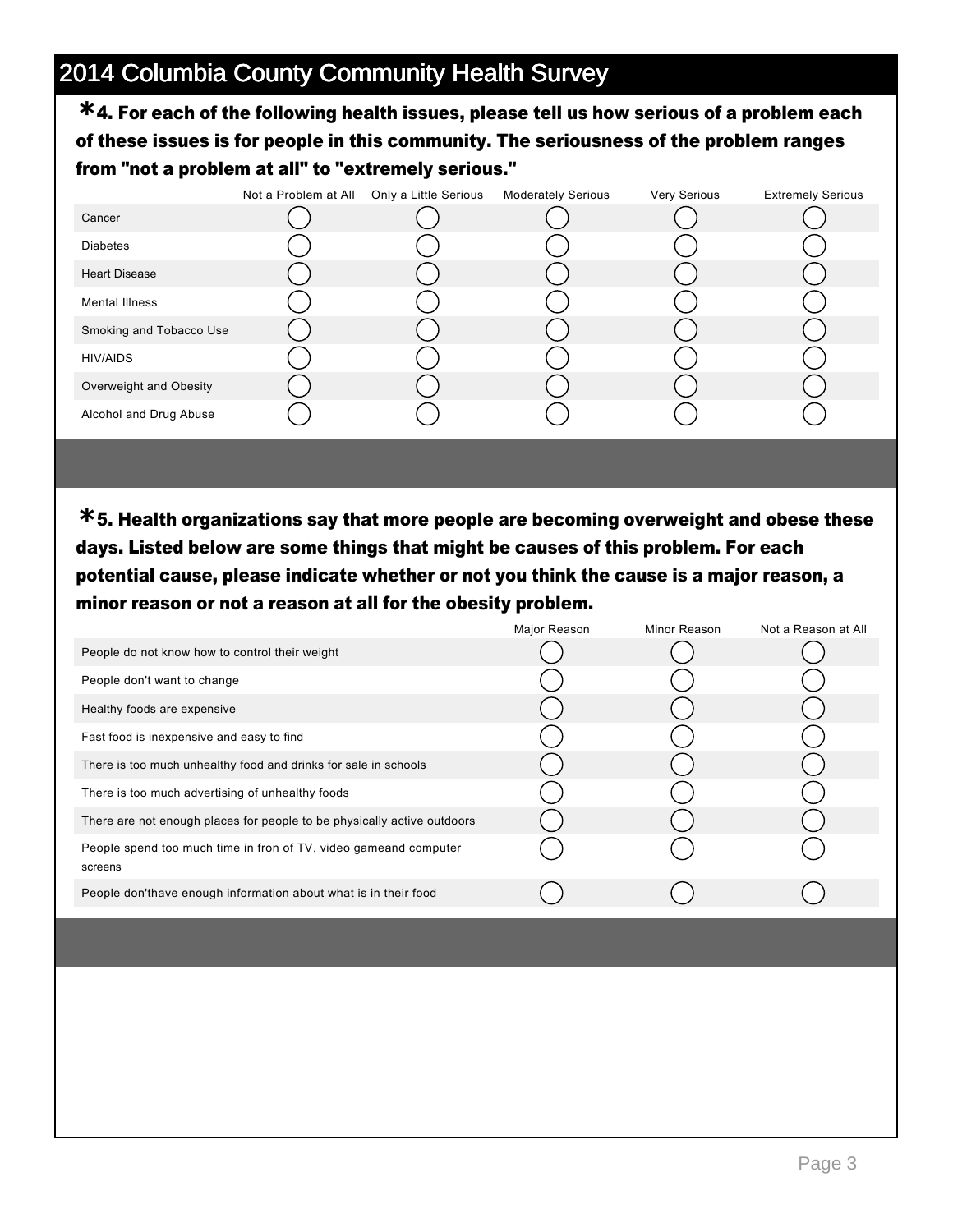6. Some people believe that maintaining healthy weight is up to individuals and families **\*** to deal with on their own. Others feel it is something that the whole community including schools, government, health care providers and the food industry should deal with. Which of these responses most closely matches your feelings on this issue? You must select ONLY one (1) choice.

It's something individuals should deal with on their own

It's something whole communities need to deal with

Both should deal with equally

I don't know

7. For each of the following activities, please rate your likelihood to participate on a **\*** scale from "1" meaning HIGHLY UNLIKELY to "5" meaning HIGHLY LIKELY. You must rate your likelihood of participating for EACH of these activities.

Highly

Highly

|                                                                                                  | Highly<br>Unlikely<br>(2)<br>(1) | (3)<br>(4) | Highly<br>Likely<br>(5) | Not<br>Applicable |
|--------------------------------------------------------------------------------------------------|----------------------------------|------------|-------------------------|-------------------|
| Attend free health forums                                                                        |                                  |            |                         |                   |
| Attend healthy cooking classess                                                                  |                                  |            |                         |                   |
| Attend nutrition classess                                                                        |                                  |            |                         |                   |
| Use nature trails for walking or jogging                                                         |                                  |            |                         |                   |
| Take your children to low-cost summer or after-school activities that promoted physical activity |                                  |            |                         |                   |
| Support community (City or County) resolutions that promote healthy eating and exercise          |                                  |            |                         |                   |
| Support community (City or County) resoultions that address tobacco use                          |                                  |            |                         |                   |
| Use low-cost exercise options                                                                    |                                  |            |                         |                   |
| Visit Facebook pages or other social media concerning healthy eating and exercise                |                                  |            |                         |                   |
| Visit safe parks if more were available                                                          |                                  |            |                         |                   |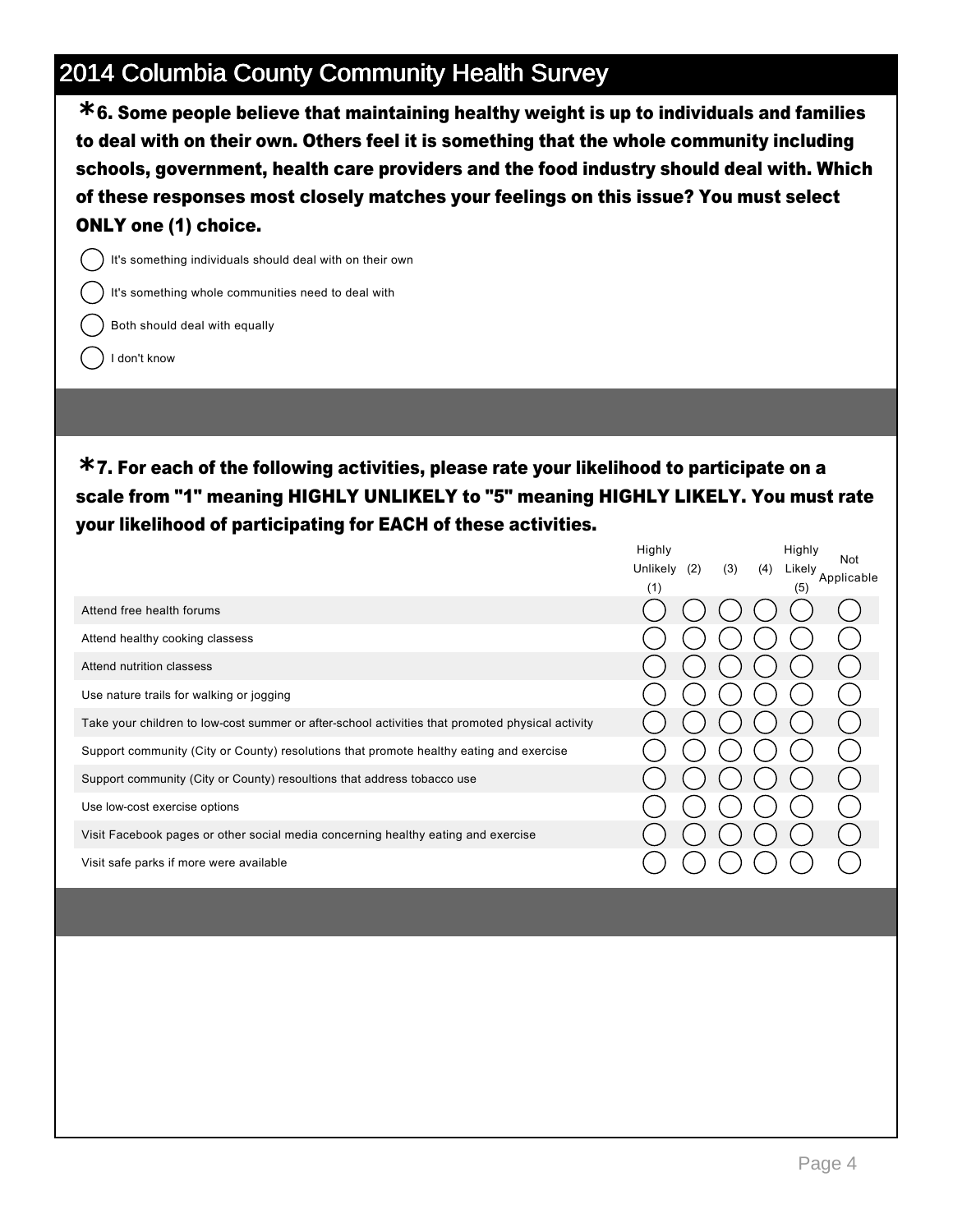#### 8. For each of the questions below, please answer by responding between 1 and 5 with **\*** "1" meaning STRONGLY NO to "5" meaning STRONGLY YES. You must answer for each question.

|                                                                                                                                                         | Stongly No<br>(1) | No (2) | Neutral (3) | Yes(4) | Strongly<br>Yes $(5)$ | Not Sure |
|---------------------------------------------------------------------------------------------------------------------------------------------------------|-------------------|--------|-------------|--------|-----------------------|----------|
| Are you satisfied with the quality of life in our community?                                                                                            |                   |        |             |        |                       |          |
| Is the community a safe place to live?                                                                                                                  |                   |        |             |        |                       |          |
| Is there a broad variety of health services in the community?                                                                                           |                   |        |             |        |                       |          |
| Is there a sufficient number of health and social services in the<br>community?                                                                         |                   |        |             |        |                       |          |
| Are there sufficient levels of trust, respect and willingness to work together<br>to achieve community goals?                                           |                   |        |             |        |                       |          |
| Are there networks of support (such as church groups, social service<br>agencies, etc.) for individual and families during times of stress and<br>need? |                   |        |             |        |                       |          |
| Is there a sense of civic responsibility and civic pride in shared<br>accomplishments?                                                                  |                   |        |             |        |                       |          |

#### 9. How would you rate the overall health of our community? You must select EXACTLY **\*** one (1) choice.

| Very unhealthy   |
|------------------|
| Unhealthy        |
| Somewhat healthy |
| Healthy          |

Very healthy

Now we need to find out a little bit about yourself. While you are not required to answer these questions, responses to these questions will help us better understand the community's response to this survey.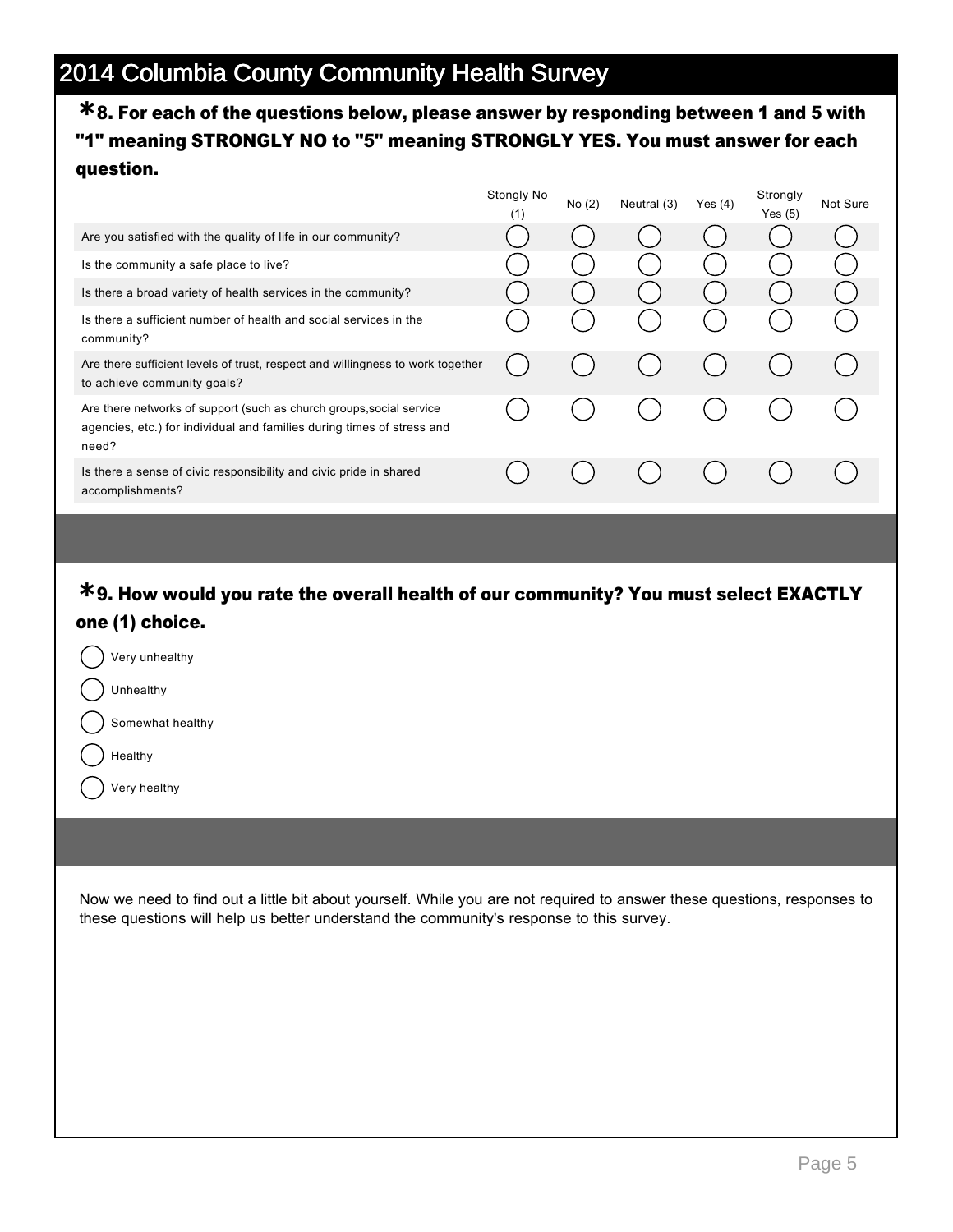| <b>*10. How would you rate your own personal health? You must select EXACTLY one (1)</b> |
|------------------------------------------------------------------------------------------|
| choice.                                                                                  |
| Very unhealthy                                                                           |
| Unhealthy                                                                                |
| Somewhat healthy                                                                         |
| Healthy                                                                                  |
| Very healthy                                                                             |
| 11. What is your age? Please select only one (1) choice.                                 |
| $0 - 17$                                                                                 |
| 18-24                                                                                    |
| 25-29                                                                                    |
| 30-39                                                                                    |
| 40-49                                                                                    |
| 50-59                                                                                    |
| 60-64                                                                                    |
| 65 or over                                                                               |
| 12. What is your gender/sex?                                                             |
| Male                                                                                     |
| Female                                                                                   |
|                                                                                          |
| Other (please specify)                                                                   |
|                                                                                          |
| 13. What racial/ethnic group to you most identify with?                                  |
| White (non-Hispanic)                                                                     |
| Black or African American (non-Hispanic)                                                 |
| Hispanic/Latino                                                                          |
| Asian/Pacific Islander                                                                   |
| American Indian, Eskimo or Aleut                                                         |
| Multiracial/Multiethnic                                                                  |
| Other (please specify)                                                                   |